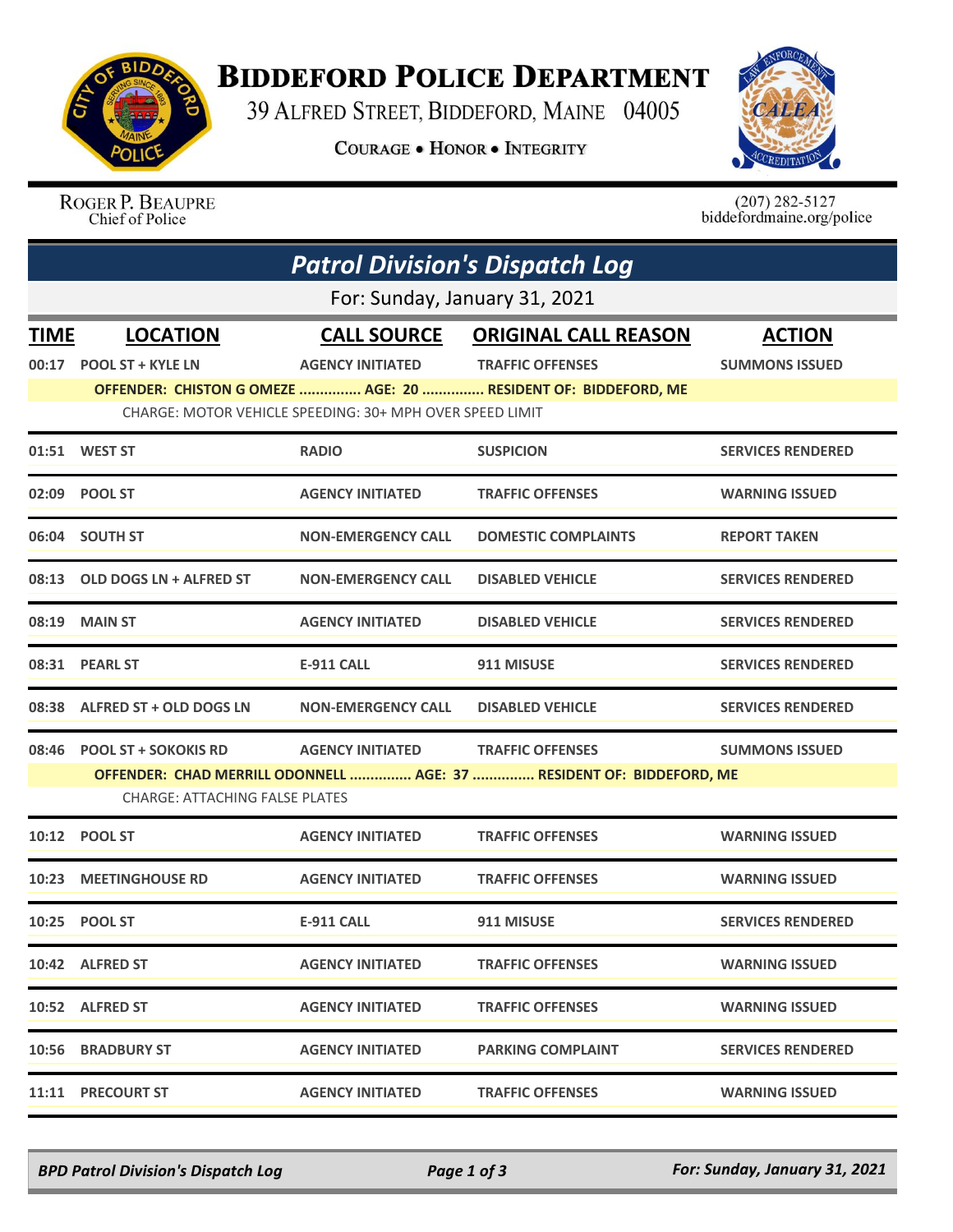| <b>TIME</b>                                          | <b>LOCATION</b>                                             | <b>CALL SOURCE</b>                                  | <b>ORIGINAL CALL REASON</b>                                    | <b>ACTION</b>                |  |  |
|------------------------------------------------------|-------------------------------------------------------------|-----------------------------------------------------|----------------------------------------------------------------|------------------------------|--|--|
|                                                      | 11:16 FEDERAL ST                                            | <b>RADIO</b>                                        | <b>CHECK WELFARE</b>                                           | <b>TRANSPORT TO HOSPITAL</b> |  |  |
|                                                      | 11:22 PRECOURT ST                                           | <b>AGENCY INITIATED</b>                             | <b>TRAFFIC OFFENSES</b>                                        | <b>VSAC ISSUED</b>           |  |  |
|                                                      | 11:58 ELM ST                                                | <b>E-911 CALL</b>                                   | <b>CHECK WELFARE</b>                                           | <b>SERVICES RENDERED</b>     |  |  |
|                                                      | 12:12 ALFRED ST + MEDICAL CENTER D NON-EMERGENCY CALL       |                                                     | <b>CHECK WELFARE</b>                                           | <b>SERVICES RENDERED</b>     |  |  |
|                                                      | 12:29 GRAHAM ST                                             | <b>NON-EMERGENCY CALL</b>                           | <b>MENTAL ILLNESS CASES</b>                                    | <b>SERVICES RENDERED</b>     |  |  |
|                                                      | 12:43 POOL ST + HILLS BEACH RD                              | <b>E-911 CALL</b>                                   | 911 MISUSE                                                     | <b>SERVICES RENDERED</b>     |  |  |
|                                                      | 12:43 MILE STRETCH RD                                       | <b>NON-EMERGENCY CALL</b>                           | <b>PARKING COMPLAINT</b>                                       | <b>REMOVED HAZARD</b>        |  |  |
| 12:45                                                | <b>WEST ST + GRAHAM ST</b>                                  | <b>E-911 CALL</b>                                   | <b>VEHICLE CRASH - POLICE ONLY</b>                             | <b>SUMMONS ISSUED</b>        |  |  |
|                                                      | OFFENDER: PAUL P OSTEN  AGE: 32  RESIDENT OF: BIDDEFORD, ME | CHARGE: OPERATING WITH EXPIRED LICENSE OVER 90 DAYS |                                                                |                              |  |  |
|                                                      |                                                             |                                                     |                                                                |                              |  |  |
|                                                      | 13:15 ALFRED ST                                             | <b>E-911 CALL</b>                                   | 911 MISUSE                                                     | <b>NEGATIVE CONTACT</b>      |  |  |
| 13:27                                                | <b>FOSS ST</b>                                              | <b>NON-EMERGENCY CALL</b>                           | <b>SUSPICION</b>                                               | <b>NO ACTION REQUIRED</b>    |  |  |
|                                                      | 13:42 POOL ST + HIDDEN FARM RD                              | <b>NON-EMERGENCY CALL</b>                           | <b>ARTICLES LOST/FOUND</b>                                     | <b>REMOVED HAZARD</b>        |  |  |
|                                                      | 13:56 ALFRED ST                                             | <b>AGENCY INITIATED</b>                             | <b>PAPERWORK</b>                                               | <b>PAPERWORK SERVED</b>      |  |  |
| 14:10                                                | <b>BRADBURY ST</b>                                          | <b>NON-EMERGENCY CALL</b>                           | <b>PARKING COMPLAINT</b>                                       | <b>NO ACTION REQUIRED</b>    |  |  |
|                                                      | 14:26 POOL ST + HIDDEN FARM RD                              | <b>NON-EMERGENCY CALL</b>                           | <b>DISABLED VEHICLE</b>                                        | <b>SERVICES RENDERED</b>     |  |  |
|                                                      | 14:35 SIMARD AVE                                            | <b>NON-EMERGENCY CALL</b>                           | <b>BURGLARY OF A MOTOR VEHICLE</b>                             | <b>REPORT TAKEN</b>          |  |  |
|                                                      | 14:52 SACO FALLS WAY                                        | <b>NON-EMERGENCY CALL</b>                           | <b>MENTAL ILLNESS CASES</b>                                    | <b>SERVICES RENDERED</b>     |  |  |
|                                                      | 14:55 POOL ST + HILL ST                                     | <b>RADIO</b>                                        | <b>DISABLED VEHICLE</b>                                        | <b>SERVICES RENDERED</b>     |  |  |
|                                                      | 15:39 HILL ST + RAYMOND ST                                  | <b>AGENCY INITIATED</b>                             | <b>TRAFFIC OFFENSES</b>                                        | <b>WARNING ISSUED</b>        |  |  |
|                                                      | 15:39 ALFRED ST                                             | <b>WALK-IN AT STATION</b>                           | <b>ASSIST CITIZEN</b>                                          | <b>DISPATCH HANDLED</b>      |  |  |
|                                                      | 15:46 ALFRED ST + MAINE TPKE                                | <b>AGENCY INITIATED</b>                             | <b>TRAFFIC OFFENSES</b>                                        | <b>VSAC ISSUED</b>           |  |  |
|                                                      | 16:04 HILL ST + WILSON ST                                   | <b>AGENCY INITIATED</b>                             | <b>TRAFFIC OFFENSES</b>                                        | <b>SUMMONS ISSUED</b>        |  |  |
|                                                      |                                                             |                                                     | OFFENDER: DENISE M BRAGI  AGE: 47  RESIDENT OF: SPRINGVALE, ME |                              |  |  |
| CHARGE: OPERATING AFTER HABITUAL OFFENDER REVOCATION |                                                             |                                                     |                                                                |                              |  |  |
|                                                      | 16:24 CARVER ST                                             | <b>NON-EMERGENCY CALL</b>                           | <b>SUSPICION</b>                                               | <b>SERVICES RENDERED</b>     |  |  |
|                                                      | 16:27 WATER ST                                              | <b>NON-EMERGENCY CALL</b>                           | <b>TRAFFIC DETAIL</b>                                          | <b>SERVICES RENDERED</b>     |  |  |
|                                                      |                                                             |                                                     |                                                                |                              |  |  |

*BPD Patrol Division's Dispatch Log Page 2 of 3 For: Sunday, January 31, 2021*